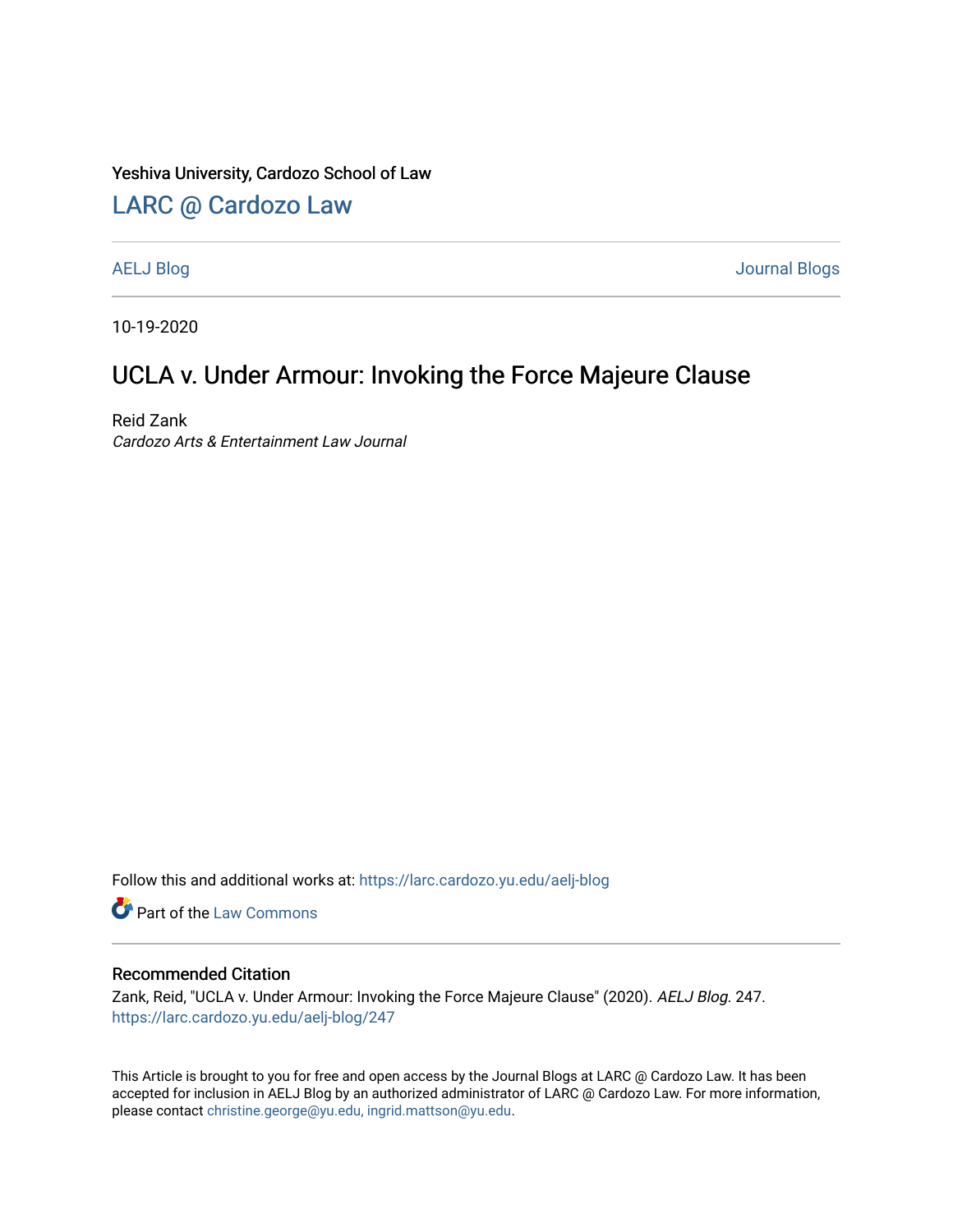# **UCLA v. Under Armour: Invoking the Force Majeure Clause**

BY [REID ZANK/](https://cardozoaelj.com/author/reid-zank/) ON OCTOBER 19, 2020



*Photo by Steve Cheng from Flickr*

Under Armour was hoping its logo would quietly disappear from the players' uniforms and the athletic facilities at the University of California, Los Angeles ("UCLA"), after informing UCLA this past June that they were discontinuing their partnership with the school[.](https://cardozoaelj.com/2020/10/19/ucla-v-under-armour-invoking-the-force-majeure-clause/#easy-footnote-bottom-1-6486)<sup>1</sup> However, UCLA is not taking this lying down. On August 26, 2020, UCLA filed a lawsuit against Under Armour in a California federal court for attempting to end its 15-year, record-setting sponsorship deal valued at \$280 million after only 3 years[.](https://cardozoaelj.com/2020/10/19/ucla-v-under-armour-invoking-the-force-majeure-clause/#easy-footnote-bottom-2-6486)<sup>2</sup>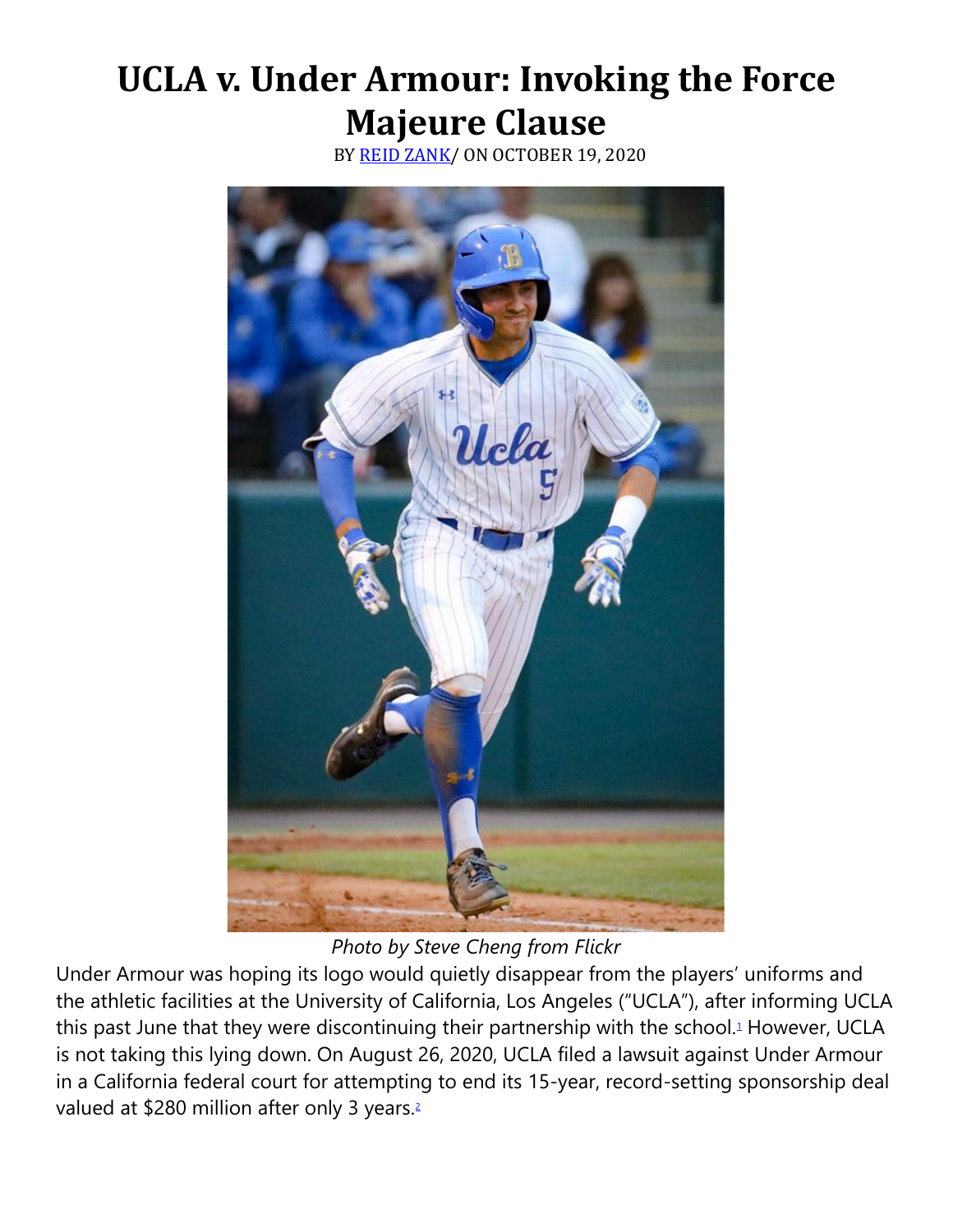In May 2016, UCLA and Under Armour signed the largest college sponsorship deal in the history of American college sports, posing a challenge to Adidas's and Nike's dominance of college athletics[.](https://cardozoaelj.com/2020/10/19/ucla-v-under-armour-invoking-the-force-majeure-clause/#easy-footnote-bottom-3-6486)<sup>3</sup> Under the terms of the agreement, Under Armour was to exclusively design and supply apparel, footwear, and equipment for UCLA's twenty-five men's and women's sports teams[.](https://cardozoaelj.com/2020/10/19/ucla-v-under-armour-invoking-the-force-majeure-clause/#easy-footnote-bottom-4-6486)<sup>4</sup> The agreement, which went into effect in July 2017, included a \$15 million signing bonus, as well as \$112.85 million in Under Armour products over the contract's life, \$15 million in marketing support, \$2 million in rebranding, \$135 million total rights fees, and \$150,000 to upgrade and re-brand UCLA's bookstore[.](https://cardozoaelj.com/2020/10/19/ucla-v-under-armour-invoking-the-force-majeure-clause/#easy-footnote-bottom-5-6486)<sup>5</sup> In exchange, UCLA's student-athletes and personnel agreed to exclusively wear and use Under Armour supplied products during practice, UCLA's intercollegiate athletic program, and other UCLA sponsored events, as well as making UCLA's athletic staff available for appearances, in addition to other perks[.](https://cardozoaelj.com/2020/10/19/ucla-v-under-armour-invoking-the-force-majeure-clause/#easy-footnote-bottom-6-6486)<sup>6</sup>

The complaint, filed by UCLA, states that Under Armour provided three reasons for terminating the sponsorship agreement. First, Under Armour claims that the pandemic and the suspension of certain athletic events invoke the contract's "force majeure" clause, relieving both parties from liability under the agreement[.](https://cardozoaelj.com/2020/10/19/ucla-v-under-armour-invoking-the-force-majeure-clause/#easy-footnote-bottom-7-6486)<sup>7</sup> Second, Under Armour claims that a clause in the contract allows it to cancel if UCLA fails to field one of its "Core Teams" (defined in the agreement as UCLA's football, men's and women's basketball, and baseball) or, if one of those Core Teams fails to complete a regular season and misses at least fifty percent of its scheduled games[.](https://cardozoaelj.com/2020/10/19/ucla-v-under-armour-invoking-the-force-majeure-clause/#easy-footnote-bottom-8-6486)<sup>8</sup> Third, Under Armour claims UCLA's failure to take appropriate actions after the arrest and indictment of a former UCLA soccer coach involved in "Operation Varsity Blues," a college admissions bribery scandal uncovered last year, allows it to terminate the agreement[.](https://cardozoaelj.com/2020/10/19/ucla-v-under-armour-invoking-the-force-majeure-clause/#easy-footnote-bottom-9-6486)<sup>9</sup>

A force majeure clause is a contractual provision intended to protect the parties in the event that the contract can't be performed due to forces outside the parties' control or that they could not have anticipated.<sup>[10](https://cardozoaelj.com/2020/10/19/ucla-v-under-armour-invoking-the-force-majeure-clause/#easy-footnote-bottom-10-6486)</sup> This rarely invoked clause has become the center of attention in contracts due to the COVID-19 pandemic.The agreement between UCLA and Under Armour contains a force majeure clause which defines a "Force Majeure Event" as a "cause or event" meeting at least two criteria: (1) it is beyond the commercially reasonable control of either party and (2) the performance of the agreement by the affected party is rendered either impossible or impracticable.<sup>[11](https://cardozoaelj.com/2020/10/19/ucla-v-under-armour-invoking-the-force-majeure-clause/#easy-footnote-bottom-11-6486)</sup> The agreement lists examples of what constitutes such "causes or events," including a flood, earthquake, work stoppages, national emergencies, acts of God, and "acts of any regulatory, governmental body and/or agency, having jurisdiction over the affected [p]arty, including without limitation any [l]aws, orders, ordinances, acts, or mandates which prohibit, restrict, or regulate the affected [p]arty's performance of its obligations under [the] [a]greement.  $n_2$  If a qualified "Force Majeure Event" continues for more than 100 days, either Under Armour or UCLA can terminate the agreement effective immediately by providing written notice.[13](https://cardozoaelj.com/2020/10/19/ucla-v-under-armour-invoking-the-force-majeure-clause/#easy-footnote-bottom-13-6486) President Trump declared a national emergency in response to the COVID-19 pandemic on March 13, 2020.[14](https://cardozoaelj.com/2020/10/19/ucla-v-under-armour-invoking-the-force-majeure-clause/#easy-footnote-bottom-14-6486)Additionally, the NCAA cancelled all college sports for the spring, $15$  and the playing of college sports became impracticable, if not impossible. Therefore, both a qualified "Force Majeure Event" and exhaustion of the 100-day requirement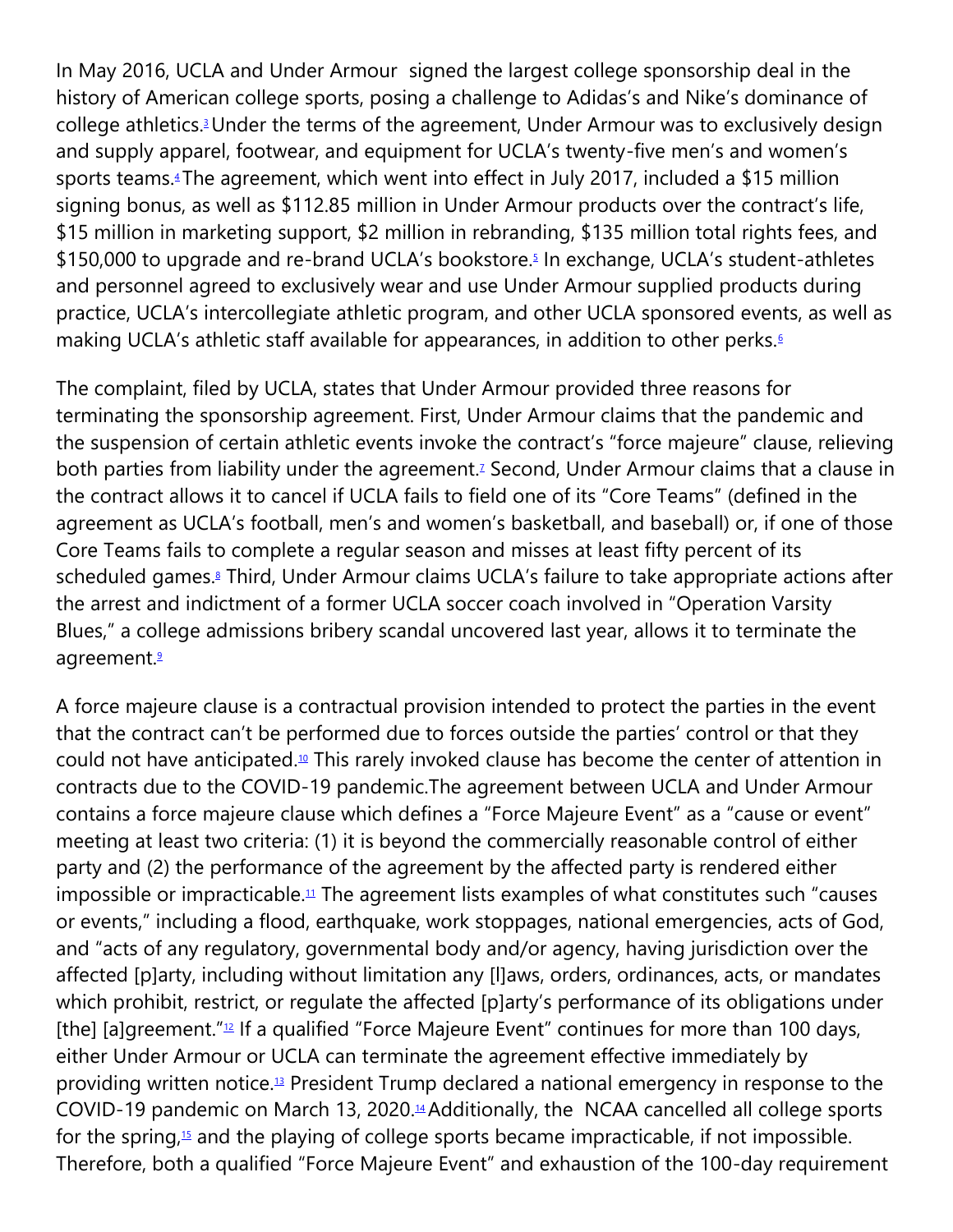contained in the agreement arguably had been met by the end of June when Under Armour informed UCLA it was terminating the agreement. Under Armour claims the cancellation of games put them in the situation of "paying for marketing benefits that [they] [had] not received for an extended period of time," affording them the right to terminate the agreement.<sup>[16](https://cardozoaelj.com/2020/10/19/ucla-v-under-armour-invoking-the-force-majeure-clause/#easy-footnote-bottom-16-6486)</sup>

California Civil Code section 3526 states that "[n]o man is responsible for that which no man can control." $12$  Further, section 3531 states that "[t]he law never requires impossibilities." <sup>[18](https://cardozoaelj.com/2020/10/19/ucla-v-under-armour-invoking-the-force-majeure-clause/#easy-footnote-bottom-18-6486)</sup> However, UCLA states that per the terms of the agreement, "a 'Force Majeure Event' exists as to a party only when there is an event which '*renders the performance of [the] [a]greement by the affected [p]arty either impossible or impracticable.'"*[19](https://cardozoaelj.com/2020/10/19/ucla-v-under-armour-invoking-the-force-majeure-clause/#easy-footnote-bottom-19-6486) UCLA states that Under Armour had no basis to claim cover under the force majeure clause as "*the affected* party."<sup>[20](https://cardozoaelj.com/2020/10/19/ucla-v-under-armour-invoking-the-force-majeure-clause/#easy-footnote-bottom-20-6486)</sup> UCLA claims that "[n]othing about COVID-19 made it 'impossible or impracticable' for Under Armour to meet its obligations."<sup>[21](https://cardozoaelj.com/2020/10/19/ucla-v-under-armour-invoking-the-force-majeure-clause/#easy-footnote-bottom-21-6486)</sup> Under Armour's obligations consist of providing financial support and products and they could and can meet these obligations regardless of COVID-19,<sup>[22](https://cardozoaelj.com/2020/10/19/ucla-v-under-armour-invoking-the-force-majeure-clause/#easy-footnote-bottom-22-6486)</sup> nor has COVID-19 prevented UCLA from meeting their obligations to Under Armour.<sup>[23](https://cardozoaelj.com/2020/10/19/ucla-v-under-armour-invoking-the-force-majeure-clause/#easy-footnote-bottom-23-6486)</sup>

UCLA claims that Under Armour is using the COVID-19 pandemic as a pretext to terminate an agreement it now finds too expensive. Under Armour has been struggling financially and is the subject of an SEC investigation alleging it has been inflating its financial condition to appear healthier than it actually is.<sup>[24](https://cardozoaelj.com/2020/10/19/ucla-v-under-armour-invoking-the-force-majeure-clause/#easy-footnote-bottom-24-6486)</sup> The California Supreme Court has been clear that even in the case of a force majeure clause in a contract, a greater than anticipated expense does not by itself excuse the obligation, unless there exists "extreme and unreasonable difficulty, expense, injury, or loss involved."[25](https://cardozoaelj.com/2020/10/19/ucla-v-under-armour-invoking-the-force-majeure-clause/#easy-footnote-bottom-25-6486) As Mary Osako, vice chancellor of strategic communications at UCLA, stated "[i]t is unfortunate that Under Armour is opportunistically using the global pandemic to try to walk away from a binding agreement it made in 2016 but no longer likes."[26](https://cardozoaelj.com/2020/10/19/ucla-v-under-armour-invoking-the-force-majeure-clause/#easy-footnote-bottom-26-6486) The fact that Under Armour has continued to meet its obligations to other similarly-situated schools, even publicly announcing a four-year extension of its sponsorship deal with Texas Tech University on June 25, 2020, $27$  provides further evidence that it is capable of meeting its obligations to UCLA but chooses not to because of the expense. Moreover, on September 24, 2020, the Pac-12 Conference, of which UCLA is a member, announced the resumption of fall sports.<sup>[28](https://cardozoaelj.com/2020/10/19/ucla-v-under-armour-invoking-the-force-majeure-clause/#easy-footnote-bottom-28-6486)</sup> Under Armour has twelve years remaining in the agreement to reap the benefits they bargained for.

Under Armour's second reason for terminating the agreement is also disputable. UCLA has continued to field all of its Core Teams and has continued to play in all of its "scheduled" games.<sup>[29](https://cardozoaelj.com/2020/10/19/ucla-v-under-armour-invoking-the-force-majeure-clause/#easy-footnote-bottom-29-6486)</sup> Additionally, even if UCLA had failed to participate in fifty percent of scheduled baseball games, as claimed by Under Armour, the failure would have resulted from a "Force Majeure Event" which the parties had agreed would relieve the team from having to fulfill that requirement.<sup>[30](https://cardozoaelj.com/2020/10/19/ucla-v-under-armour-invoking-the-force-majeure-clause/#easy-footnote-bottom-30-6486)</sup> Finally, with respect to Under Armour's third reason, its claim that UCLA failed to take reasonably appropriate action with respect to the involvement of UCLA's soccer coach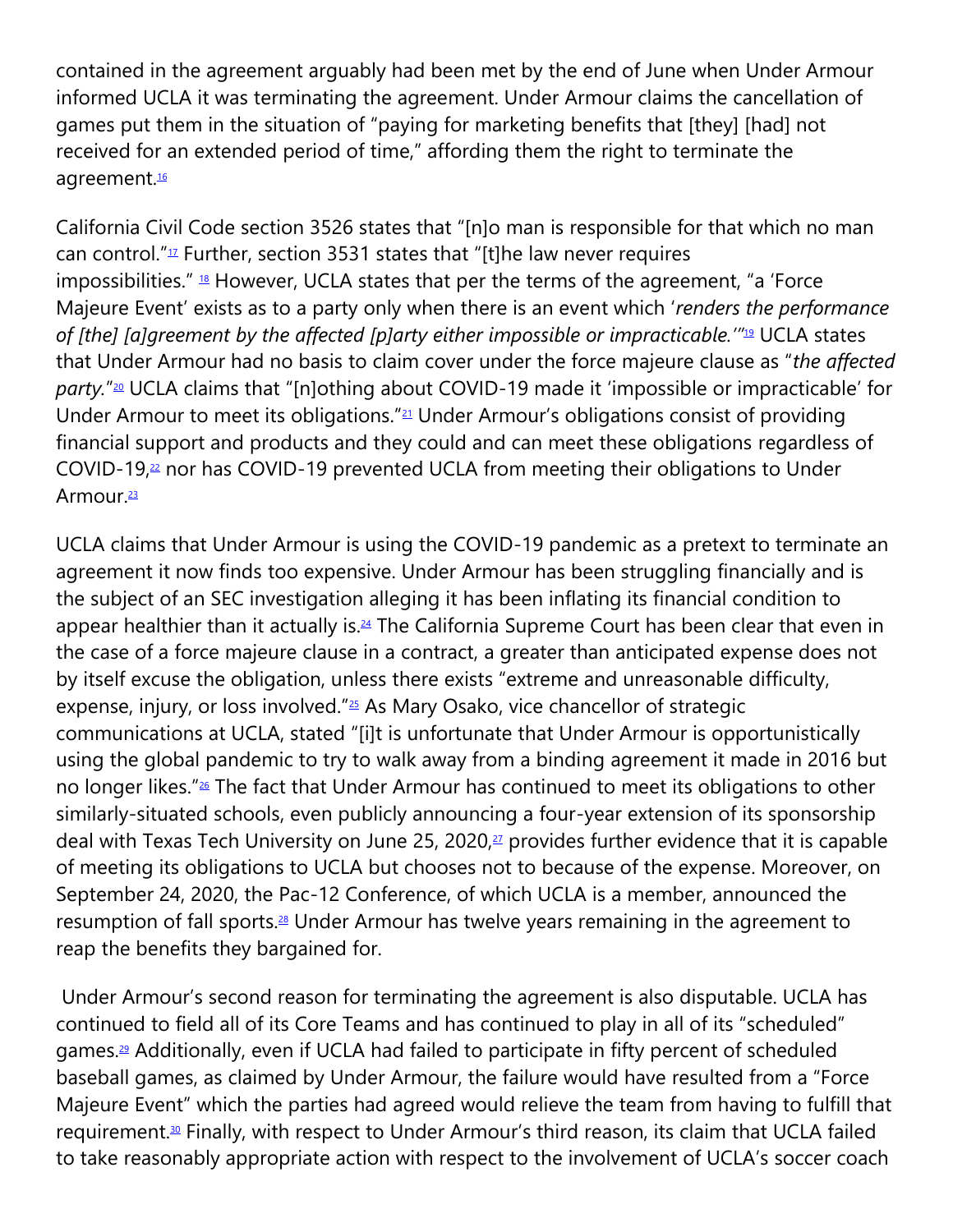in the admissions fraud bribery scandal, UCLA put the coach on leave the same day he was arrested and accepted his resignation several days later.<sup>[31](https://cardozoaelj.com/2020/10/19/ucla-v-under-armour-invoking-the-force-majeure-clause/#easy-footnote-bottom-31-6486)</sup> Under Armour has no basis for terminating for this reason since they never suggested these actions were insufficient, nor did they demand any additional actions be taken.

There is a lot of uncertainty and confusion involving the impact of COVID-19 on contract performance obligations. Unfortunately, there has not been a California decision that has confronted the issue of a pandemic in relation to an agreement such as this one. The result will be dictated by the unique factual circumstances of the case, along with the language contained in the agreement. One thing is certain. College teams which benefit from lucrative apparel contracts will be closely watching to see how the UCLA and Under Armour dispute is resolved.

## *Reid Zank is a Second Year Law Student at the Benjamin N. Cardozo School of Law and a Staff Editor at the Cardozo Arts & Entertainment Law Journal.*

- 1. Ben Bolch, *Under Armour tells UCLA it wants to end deal with school*, L.A. Times (June 27, 2020, 5:05 PM), https://www.latimes.com/sports/ucla/story/2020-06-27/under-amourinforms-ucla-it-wants-to-terminate-deal-with-school.
- 2. Ben Bolch, *UCLA sues Under Armour for more than \$200 million, citing breach of contract*, L.A. TIMES (Aug. 26, 2020, 8:17 PM), https://www.latimes.com/sports/ucla/story/2020-08-26/ucla-sues-under-armour-formore-than-200-million-breach-of-contract. The case was subsequently moved to a superior court in L.A. on September 2, 2020. Complaint, Regents of the Univ. of Cal. v. Under Armour, No. 20SMCV01205 (Cal. Super. Ct. Sept. 2, 2020).
- 3. Marc Tracy, U.C.L.A. and Under Armour in Record Sponsorship Deal, N.Y. TIMES (May 24, 2016), https://www.nytimes.com/2016/05/25/sports/ucla-under-armoursponsorship.html.
- 4. Michelle R. Martinelli, Why Under Armour is trying to end its record \$280 million apparel deal with UCLA, USA TODAY (June 27, 2020, 6:37 PM), https://ftw.usatoday.com/2020/06/under-armour-ucla-apparel-deal-terms-end-explain.
- 5. Complaint, supra note 2, at \*5.
- 6. Id. at \*6-7.
- 7. Id. at \*12.
- 8. Id. at \*13-14. Under Armour points to the fact that UCLA's baseball team did not complete its regular season and played only sixteen of its fifty-seven games before the NCAA cancelled the season. Id.
- 9. Id. at \*16.
- 10.Force-Majeure Clause, BLACK'S LAW DICTIONARY (11th ed. 2019).
- 11.Complaint, supra note 2, at \*8.
- 12.Id.
- 13.Id.